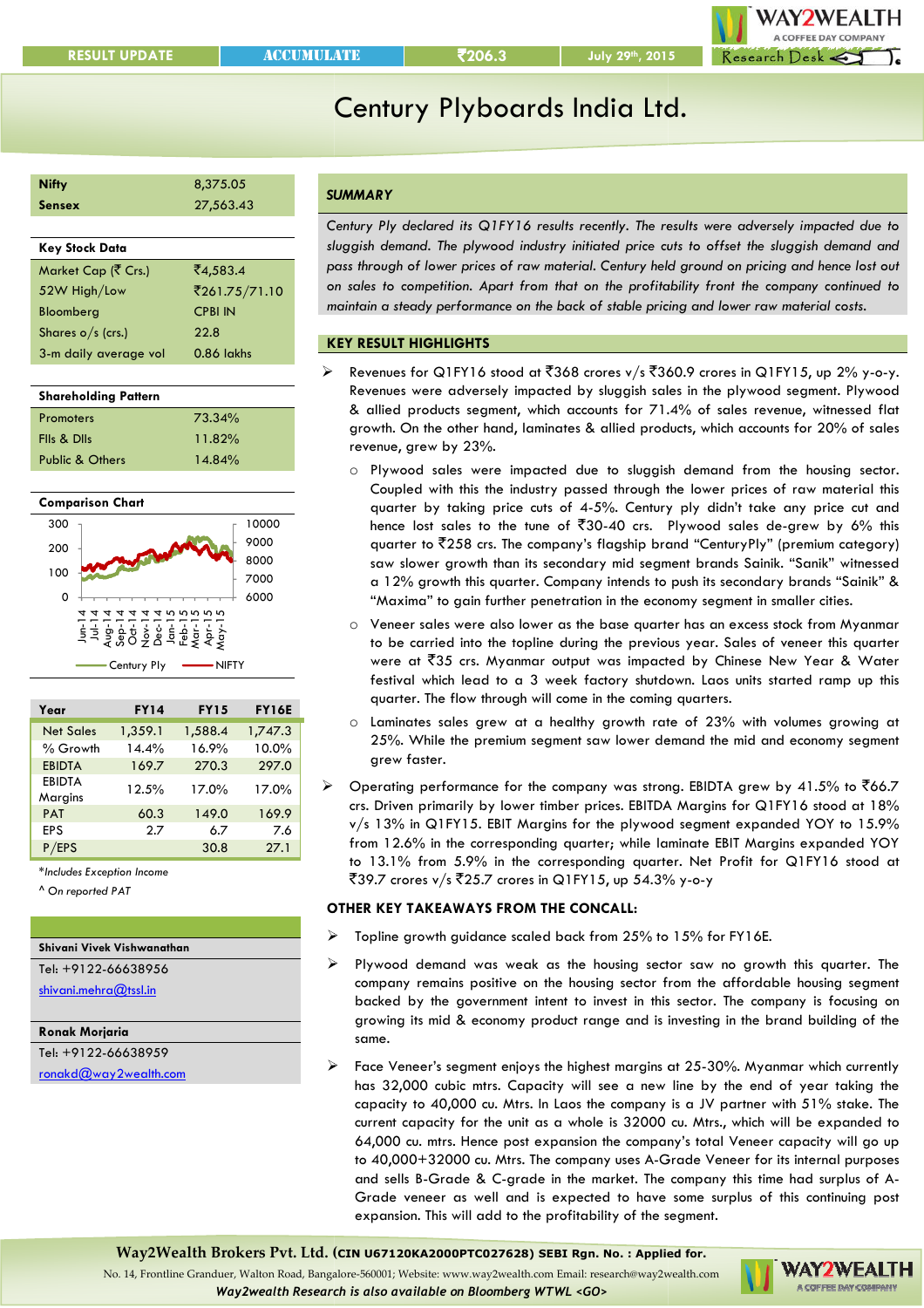July 29th, 2015



- $\blacktriangleright$  The company plans to setup an MDF unit in Punjab. The estimated investment for a 400 cu. mtr. MDF project + 12 MW power plant is  $\bar{z}$ 300 crs. The company intends to fund it in a ratio 30:70 Equity to Debt. The company commented that MDF industry is now gaining traction and hence the company wants to capture this opportunity.
- $\blacktriangleright$  Market Scenario: Prices have stabilised in Q2 with south & east markets reviving while west and north remain sluggish.
- Company is now importing timber from Papua New Guinea and Somalia.
- $\blacktriangleright$  The company is expecting a 20-22% GST rate which is beneficial to the branded players in terms of gaining market share. 22% GST rate which is k<br>share.<br>ment by the government of<br>state demand.<br>I economy demand. The cu<br>ssoon.<br>nport cost of raw material.

#### $\blacktriangleright$ RISKS & CONCERNS:

- o Delay in infra & housing investment by the government of India.
- o Weaker than expected real estate demand.
- o Weak monsoon to impact rural economy demand. The current rainfall though is privy to a normal onset of monsoon.
- Rupee weakness to increase import cost of raw material.

#### $\blacktriangleright$ VALUATIONS AND OUTLOOK:

The macro-economic environment is currently full of skeptism. The real estate slowdown, the looming monsoon failure & the slowdown in consumer demand all translates into a braking of economic growth. With this background we believe the next two quarters could be challenging for the company.

Having said that the government's investments push for urban infrastructure & healthy demand for affordable housing do provide a cushion for growth for the plywood industry. Century ply is the leader in the organized plywood market commanding 25% market share. Over the last 12 to 18 months the company has readied new capacities in the wake of demand arising out of healthy macro trends in building & construction sector; governments 2020 Vision of Housing for All; and the expected rollout of GST which would lead to the sector moving from unorganized to organized. We expect the company to clock a healthy topline and bottomline going into FY16. At the CMP of  $\overline{2}206.3$ /- the stock trades at ~27.1x it FY16 estimated EPS of  $\overline{27.6}$ /-. We advice investors to ACCUMULATE the stock with medium to long term investment horizon.

Way2Wealth Brokers Pvt. Ltd. (c1n u67120KA2000PTC027628) SEBI Rgn. No. : Applied for.

No. 14, Frontline Granduer, Walton Road, Bangalore-560001; Website: www.way2wealth.com Email: research@way2wealth.com 2 | P a g e **Way2wealth Research is also available on Bloomberg WTWL <GO>** 

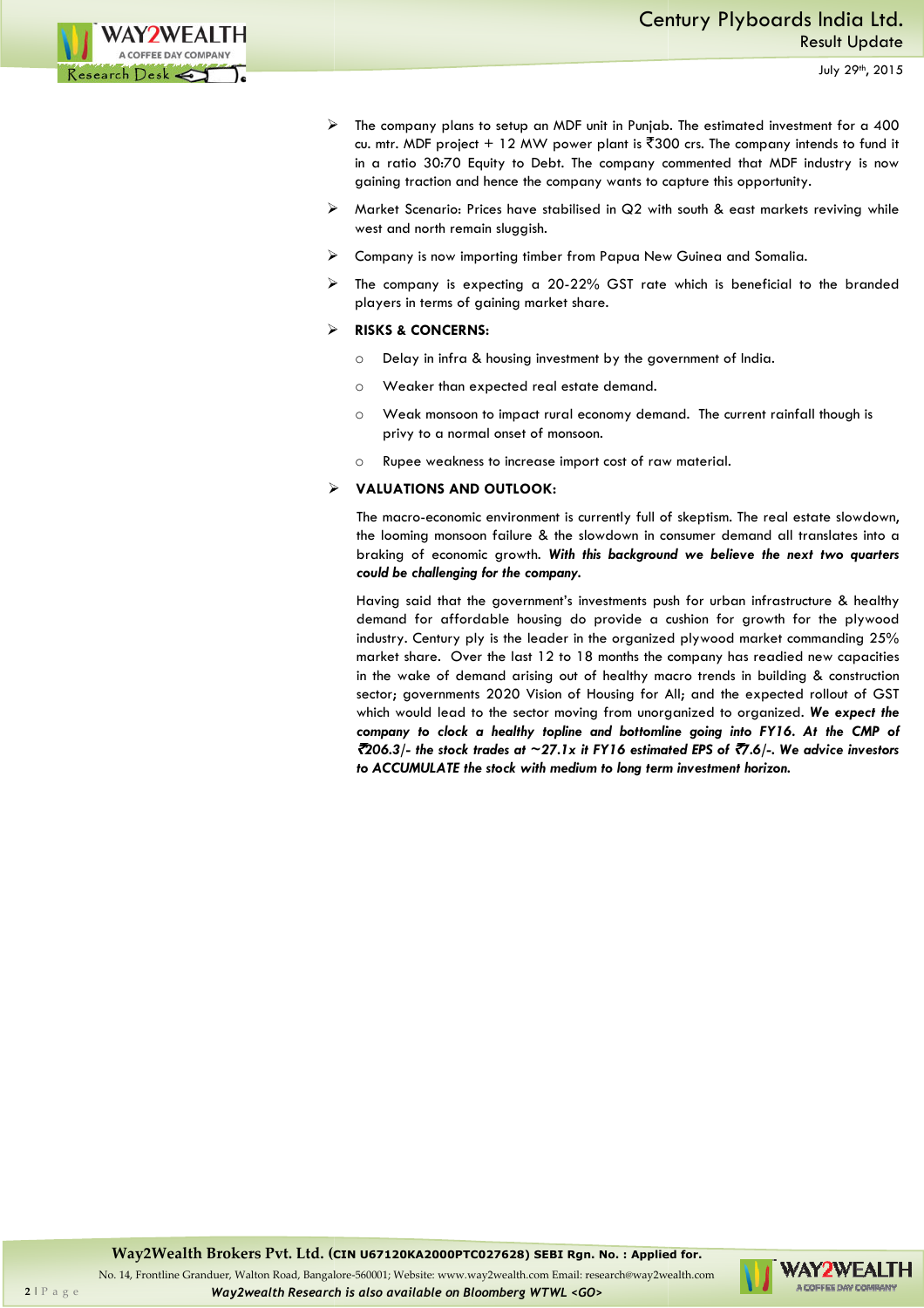

Century Plyboards India Ltd. Result Update

July 29th, 2015

| <b>STANDALONE FINANCIALS</b>      |               |         |          |         |          |
|-----------------------------------|---------------|---------|----------|---------|----------|
|                                   |               |         |          |         | (₹ Cr.)  |
|                                   | <b>Q1FY16</b> | Q1FY15  | Change % | Q4FY15  | Change % |
| <b>Net Sales</b>                  | 368.0         | 360.9   | 2.0      | 404.9   | (9.1)    |
| <b>Other Operating Income</b>     | 2.9           | 1.9     | 55.4     | 4.3     | (31.4)   |
| Other Income                      | 0.3           | 1.3     | (74.8)   | 0.9     | (61.3)   |
| <b>Total Income</b>               | 371.2         | 364.1   | 2.0      | 410.1   | (9.5)    |
| <b>Raw Material Consumed</b>      | 156.7         | 176.4   | (11.2)   | 151.7   | 3.3      |
| Stock Adjustment                  | (4.1)         | (5.2)   | (22.1)   | (1.1)   | 257.2    |
| <b>Purchase of Finished Goods</b> | 43.0          | 43.8    | (1.7)    | 59.7    | (28.0)   |
| RMC % of Sales                    | 52.7%         | 59.3%   |          | 51.4%   |          |
| <b>Employee Expenses</b>          | 51.7          | 41.5    | 24.8     | 52.4    | (1.3)    |
| Employee Exp % of Sales           | 13.9%         | 11.4%   |          | 12.8%   |          |
| <b>Loss on Forex Transaction</b>  | (1.2)         | (1.8)   | (30.6)   | (8.3)   | (85.0)   |
| Loss on Forex % of Sales          | $-0.3%$       | $-0.5%$ |          | $-2.0%$ |          |
| <b>Other Expenses</b>             | 58.0          | 60.9    | (4.8)    | 75.4    | (23.1)   |
| Other Exp % of Sales              | 15.6%         | 16.8%   |          | 18.4%   |          |
| <b>TOTAL EXPENDITURE</b>          | 304.2         | 315.6   | (3.6)    | 329.9   | (7.8)    |
| <b>PBIDT</b>                      | 66.7          | 47.2    | 41.5     | 79.3    | (15.9)   |
| <b>PBIDT Margin %</b>             | 18.0%         | 13.0%   |          | 19.4%   |          |
| Interest                          | 12.3          | 7.4     | 66.4     | 9.0     | 36.0     |
| <b>PBDT</b>                       | 54.8          | 41.1    | 33.3     | 71.2    | (23.0)   |
| <b>PBDT Margin %</b>              | 14.8%         | 11.3%   |          | 17.4%   |          |
| Depreciation                      | 10.1          | 10.4    | (3.4)    | 11.9    | (15.0)   |
| <b>PBT</b>                        | 44.7          | 30.7    | 45.7     | 59.3    | (24.6)   |
| <b>Total Tax</b>                  | 5.1           | 5.0     | 1.4      | 11.4    | (55.4)   |
| Tax Rate %                        | 11.3%         | 16.3%   |          | 19.1%   |          |
| <b>Reported Profit After Tax</b>  | 39.7          | 25.7    | 54.3     | 48.0    | (17.3)   |
| <b>PAT Margin %</b>               | 10.7%         | 7.1%    |          | 11.7%   |          |
|                                   |               |         |          |         |          |
| <b>Basic EPS</b>                  | 1.8           | 1.2     | 54.3     | 2.2     | (17.3)   |

Way2Wealth Brokers Pvt. Ltd. (c1n u67120KA2000PTC027628) SEBI Rgn. No. : Applied for.

No. 14, Frontline Granduer, Walton Road, Bangalore-560001; Website: www.way2wealth.com Email: research@way2wealth.com 3 | P a g e **Way2wealth Research is also available on Bloomberg WTWL <GO>** 

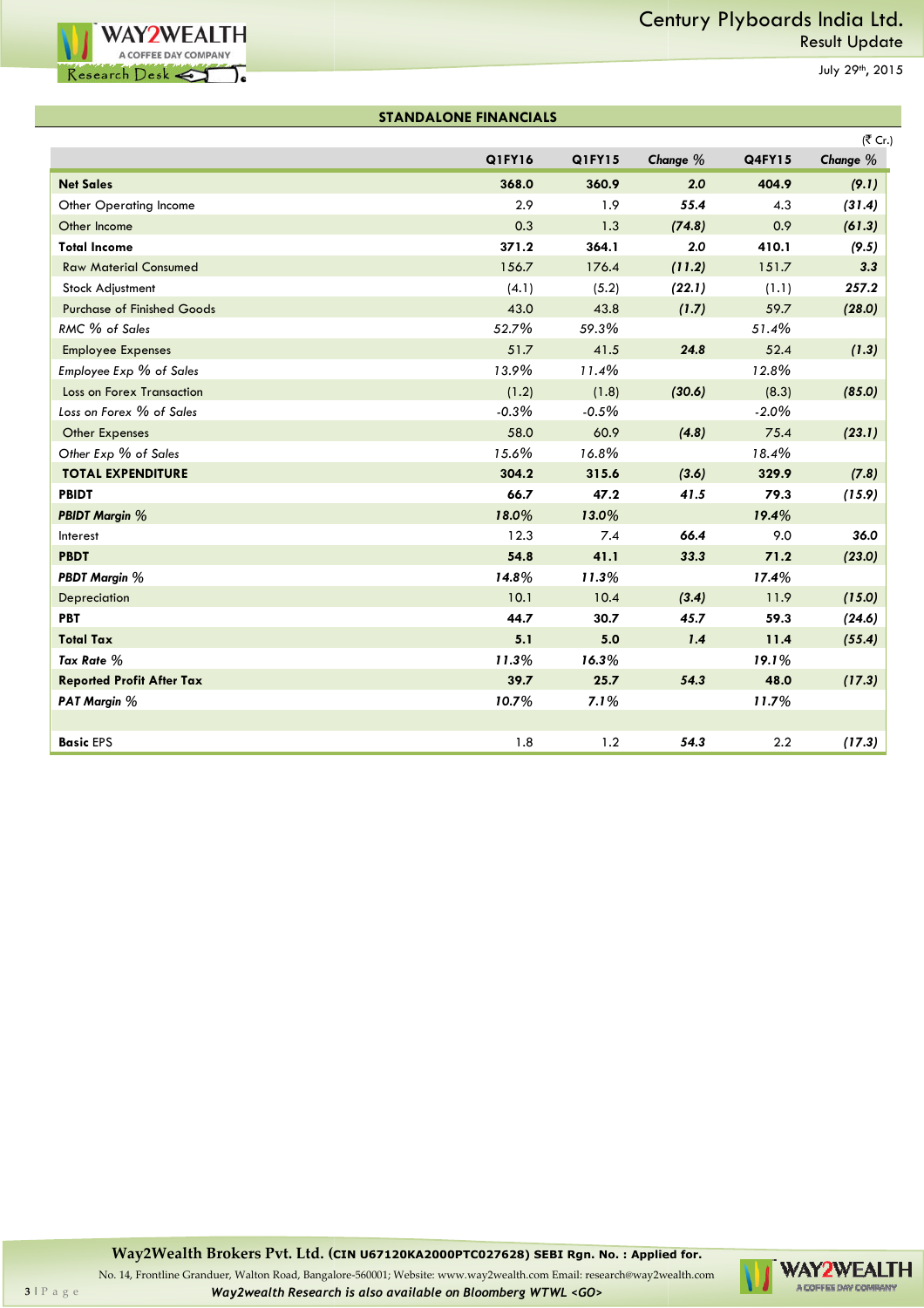

Century Plyboards India Ltd. Result Update

July 29th, 2015

|                                                       | <b>SEGMENTAL STANDALONE</b> |               |          |         |                     |
|-------------------------------------------------------|-----------------------------|---------------|----------|---------|---------------------|
|                                                       |                             |               |          |         | $({\bar \tau}$ Cr.) |
|                                                       | <b>Q1FY16</b>               | <b>Q1FY15</b> | Change % | Q4FY15  | Change %            |
| <b>REVENUES</b>                                       |                             |               |          |         |                     |
| <b>Revenue from Operations</b>                        | 386.0                       | 360.9         | 7.0      | 404.9   | (4.7)               |
| Plywood & Allied Products                             | 275.6                       | 274.9         | 0.3      | 291.8   | (5.5)               |
| Mix % of Sales                                        | 71.4%                       | 76.2%         |          | 72.1%   |                     |
| <b>Laminates &amp; Allied Products</b>                | 77.2                        | 62.7          | 23.0     | 80.5    | (4.1)               |
| Mix % of Sales                                        | 20.0%                       | 17.4%         |          | 19.9%   |                     |
| Others                                                | 16.5                        | 8.4           | 96.6     | 16.0    | 2.7                 |
| Mix % of Sales                                        | 4.3%                        | 2.3%          |          | 4.0%    |                     |
| <b>Container Freight Station Services (Logistics)</b> | 17.4                        | 15.4          | 13.0     | 17.4    | (0.1)               |
| Mix % of Sales                                        | 4.5%                        | 4.3%          |          | 4.3%    |                     |
| Less : Inter Segment Revenues                         | 0.7                         | 0.5           | 34.1     | 0.8     | (10.2)              |
| <b>Total Segment Revenue</b>                          | 386.0                       | 360.9         | 7.0      | 404.9   | (4.7)               |
| Add: Other Unallocable Income                         |                             |               |          |         |                     |
| <b>Net Revenue from Operations</b>                    | 386.0                       | 360.9         | 7.0      | 404.9   | (4.7)               |
|                                                       |                             |               |          |         |                     |
| <b>PROFIT</b>                                         |                             |               |          |         |                     |
| <b>PBIT</b>                                           | 59.2                        | 41.5          | 42.8     | 69.3    | (14.5)              |
| Margin %                                              | 15.3%                       | 11.5%         |          | 17.1%   |                     |
| <b>Plwood &amp; Allied Products</b>                   | 43.8                        | 34.8          | 26.0     | 57.6    | (24.0)              |
| Margin %                                              | 15.9%                       | 12.6%         |          | 19.8%   |                     |
| <b>Laminates &amp; Allied Products</b>                | 10.1                        | 3.7           | 175.5    | 6.5     | 56.9                |
| Margin %                                              | 13.1%                       | 5.9%          |          | 8.0%    |                     |
| Others                                                | (0.1)                       | (0.3)         | (50.5)   | (0.8)   | (81.6)              |
| Margin %                                              | $-0.9%$                     | $-3.5%$       |          | $-5.0%$ |                     |
| <b>Container Freight Station Services (Logistics)</b> | 5.4                         | 3.3           | 62.6     | 6.0     | (9.4)               |
| Margin %                                              | 31.0%                       | 21.6%         |          | 34.2%   |                     |
| Less : Interest                                       | 12.3                        | 7.4           | 66.4     | 9.0     | 36.0                |
| Other Un-allocable Expenditure                        | 2.2                         | 3.4           | (35.4)   | 0.9     | 139.5               |
| <b>Net Profit/Loss Before Tax</b>                     | 44.7                        | 30.7          | 45.7     | 59.3    | (24.6)              |

Way2Wealth Brokers Pvt. Ltd. (c1n u67120KA2000PTC027628) SEBI Rgn. No. : Applied for.

No. 14, Frontline Granduer, Walton Road, Bangalore-560001; Website: www.way2wealth.com Email: research@way2wealth.com 4 | P a g e **Way2wealth Research is also available on Bloomberg WTWL <GO>** 

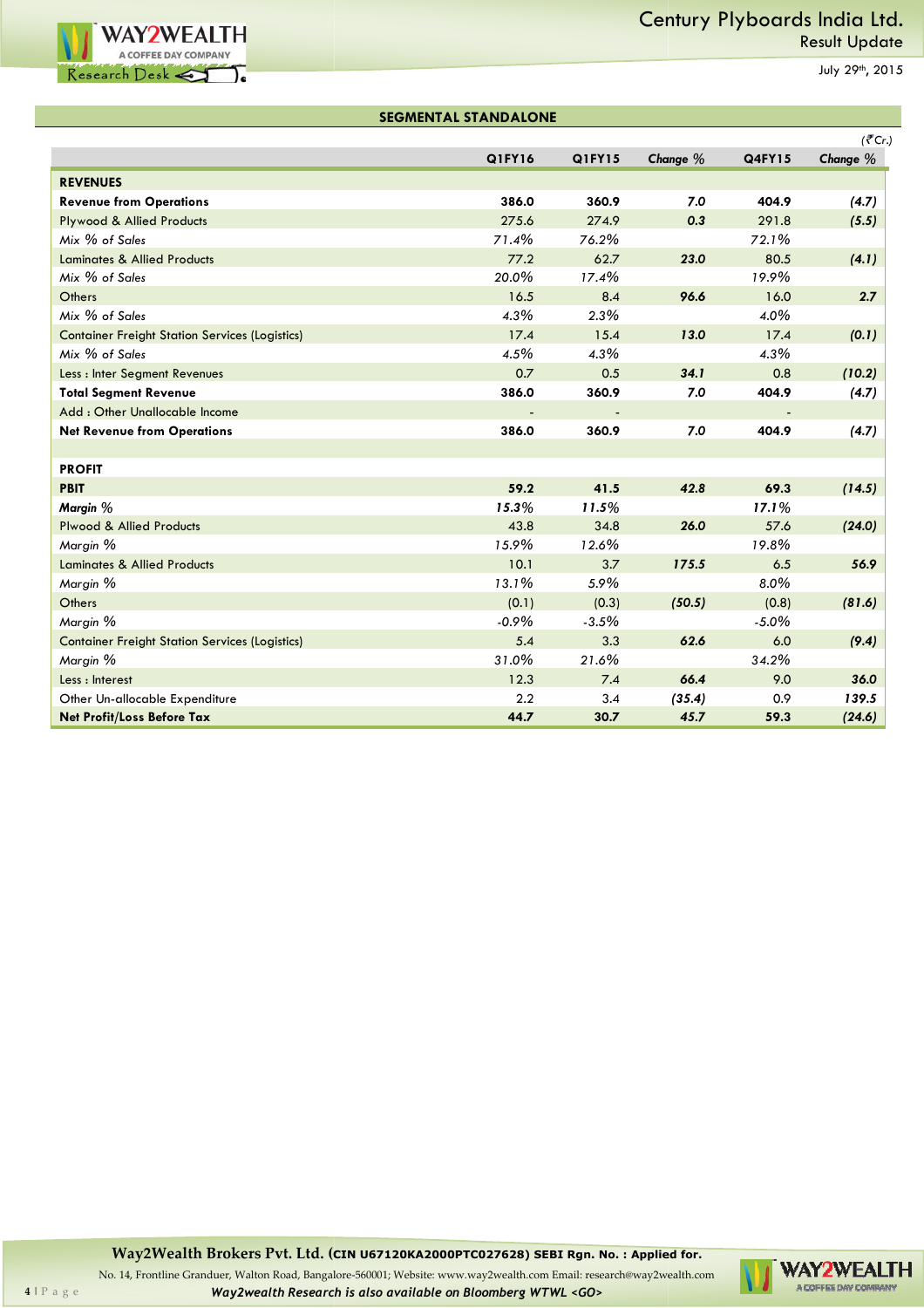

# Century Plyboards India Ltd. Result Update

July 29th, 2015

| Analyst                      | <b>Designation</b>              | <b>Sector</b>                       | <b>Email</b>                     | <b>Telephone</b> |
|------------------------------|---------------------------------|-------------------------------------|----------------------------------|------------------|
| Nilesh Doshi                 | President (Research)            |                                     | nilesh.dosh(@tssl.in             | +9122-6633 8950  |
| Mahesh Bendre                | <b>AVP</b>                      | Capital Goods, Auto, Auto Ancillary | maheshbendre@way2wealth.com      | +9122-6146 8937  |
| Jaysheel Garg                | <b>AVP</b>                      | Power, Power Equipment, Coal Mining | jaisheelgarg@way2wealth.com      | +9122-6146 8921  |
| Shivani V. Vishwanathan      | Sr. Research Analyst            | FMCG, Auto                          | shivani.mehra@tssl.in            | +9122-6663 8956  |
| Nisha Harchekar              | Sr. Research Analyst            | <b>Chemicals, Textiles</b>          | nishaharchekar@way2wealth.com    | +9122-6146 2952  |
| Ronak Morjaria               | Research Associate              |                                     | ronakd $@$ way2wealth.com        | +9122-6633 8959  |
| Vijay Gyanchandani           | Research Associate              |                                     | vijaygyanchandani@way2wealth.com | +9122-6633 8272  |
|                              |                                 |                                     |                                  |                  |
| <b>Institutional Sales</b>   | <b>Designation</b>              |                                     | <b>Email</b>                     | <b>Telephone</b> |
| Ramanjaneyulu BV             | Institutional Head - Sales      |                                     | raman $@$ way2wealth.com         | +9122-6146 2956  |
| Vinod Vijay Birla            | Senior Manager                  |                                     | vinodbirla@way2wealth.com        | +9122-4019 2998  |
| Bhavika Ravasia              | Senior Manager                  |                                     | bhavikaravasia@way2wealth.com    | +9122-4019 2995  |
|                              |                                 |                                     |                                  |                  |
| <b>Institutional Dealing</b> | <b>Designation</b>              |                                     | <b>Email</b>                     | <b>Telephone</b> |
| Ajay Prabhudesai             | <b>Assistant Vice President</b> |                                     | $q$ iay.prabhudesai $@$ tssl.in  | +9122-4027 8930  |
| Mitul Doshi                  | Senior Executive                |                                     | mitul.doshi $@$ tssl.in          | +9122-4027 8932  |
| Gautam Vyas                  | Institutional Sales Trader      |                                     | gautam.vyas $@$ tssl.in          | +9122-4027 8934  |

Team

Way2Wealth Brokers Pvt. Ltd. (c1n u67120KA2000PTC027628) SEBI Rgn. No. : Applied for.

No. 14, Frontline Granduer, Walton Road, Bangalore-560001; Website: www.way2wealth.com Email: research@way2wealth.com 5 | P a g e **Way2wealth Research is also available on Bloomberg WTWL <GO>**